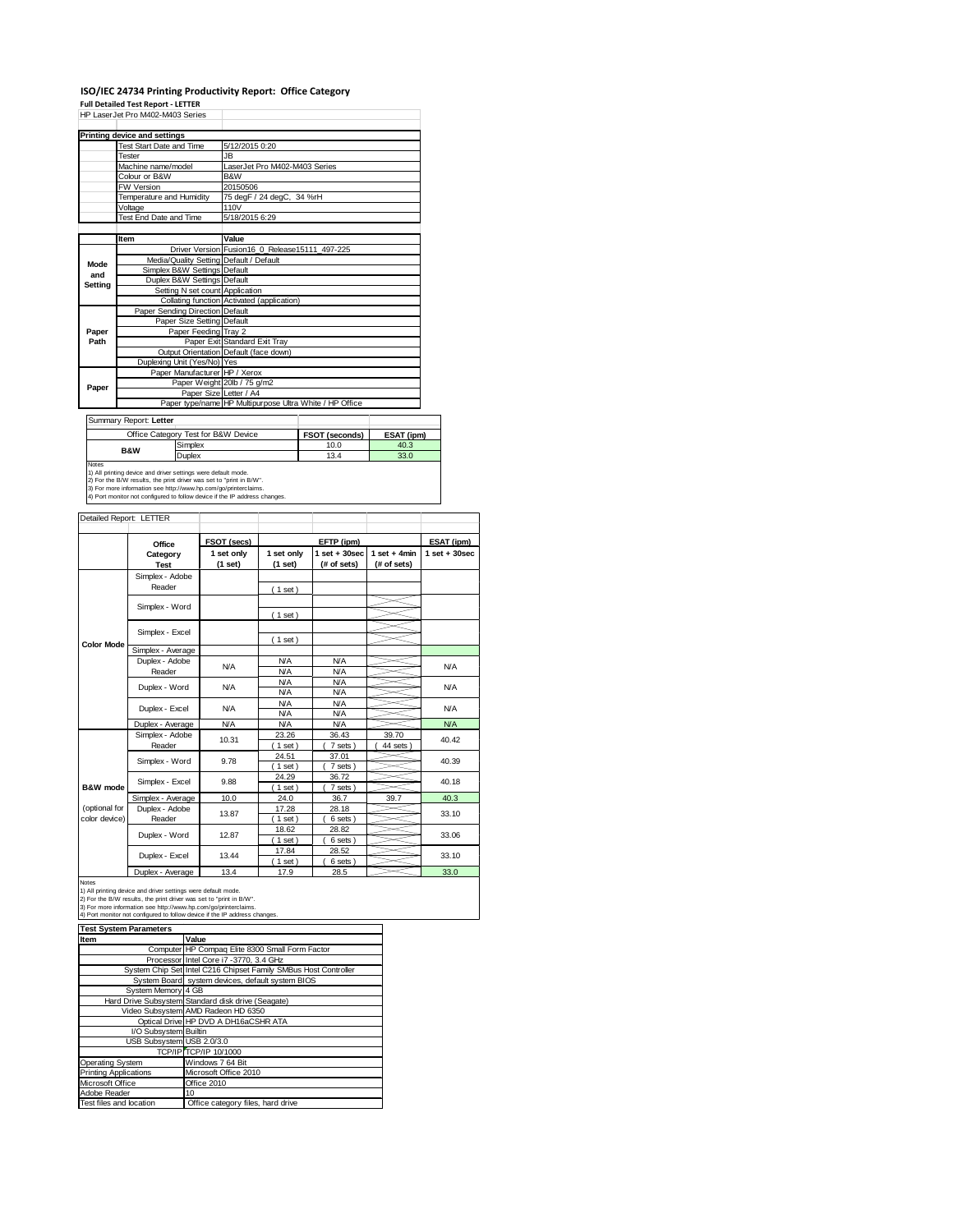# **ISO/IEC 24734 Printing Productivity Report: Office Category Full Detailed Test Report ‐ A4** HP LaserJet Pro M402-M403 Series

|         | Printing device and settings            |                                                         |  |  |  |
|---------|-----------------------------------------|---------------------------------------------------------|--|--|--|
|         | Test Start Date and Time                | 5/12/2015 0:20                                          |  |  |  |
|         | Tester                                  | JB.                                                     |  |  |  |
|         | Machine name/model                      | LaserJet Pro M402-M403 Series                           |  |  |  |
|         | Colour or B&W                           | B&W                                                     |  |  |  |
|         | <b>FW Version</b>                       | 20150506                                                |  |  |  |
|         | Temperature and Humidity                | 75 degF / 24 degC, 34 %rH                               |  |  |  |
|         | Voltage                                 | 110V                                                    |  |  |  |
|         | Test End Date and Time                  | 5/18/2015 6:29                                          |  |  |  |
|         |                                         |                                                         |  |  |  |
|         | Item                                    | Value                                                   |  |  |  |
|         |                                         | Driver Version Fusion16 0 Release15111 497-225          |  |  |  |
| Mode    | Media/Quality Setting Default / Default |                                                         |  |  |  |
| and     | Simplex B&W Settings Default            |                                                         |  |  |  |
| Setting | Duplex B&W Settings Default             |                                                         |  |  |  |
|         | Setting N set count Application         |                                                         |  |  |  |
|         |                                         | Collating function Activated (application)              |  |  |  |
|         | Paper Sending Direction Default         |                                                         |  |  |  |
|         | Paper Size Setting Default              |                                                         |  |  |  |
| Paper   | Paper Feeding Tray 2                    |                                                         |  |  |  |
| Path    |                                         | Paper Exit Standard Exit Tray                           |  |  |  |
|         |                                         | Output Orientation Default (face down)                  |  |  |  |
|         | Duplexing Unit (Yes/No) Yes             |                                                         |  |  |  |
|         | Paper Manufacturer HP / Xerox           |                                                         |  |  |  |
| Paper   |                                         | Paper Weight 20lb / 75 g/m2                             |  |  |  |
|         | Paper Size Letter / A4                  |                                                         |  |  |  |
|         |                                         | Paper type/name HP Multipurpose Ultra White / HP Office |  |  |  |
|         | Summary Report: A4                      |                                                         |  |  |  |
|         |                                         |                                                         |  |  |  |

ŧ

┓

Summary Report: **A4**

| Office Category Test for B&W Device                                           |                                                                                                                                                                                                                      | FSOT (seconds) | ESAT (ipm) |
|-------------------------------------------------------------------------------|----------------------------------------------------------------------------------------------------------------------------------------------------------------------------------------------------------------------|----------------|------------|
| <b>B&amp;W</b>                                                                | Simplex                                                                                                                                                                                                              | 10.3           | 38.3       |
|                                                                               | <b>Duplex</b>                                                                                                                                                                                                        | 13.7           | 31.5       |
| <b>Notes</b><br>1) All printing device and driver settings were default mode. | 2) For the B/W results, the print driver was set to "print in B/W".<br>3) For more information see http://www.hp.com/go/printerclaims.<br>4) Port monitor not configured to follow device if the IP address changes. |                |            |

#### Detailed Report: A4

|               | Office            | FSOT (secs) |                   | EFTP (ipm)       |                | ESAT (ipm)        |
|---------------|-------------------|-------------|-------------------|------------------|----------------|-------------------|
|               | Category          | 1 set only  | 1 set only        | $1 set + 30 sec$ | $1$ set + 4min | $1$ set $+30$ sec |
|               | <b>Test</b>       | (1 set)     | (1 set)           | (# of sets)      | (# of sets)    |                   |
|               | Simplex - Adobe   |             |                   |                  |                |                   |
|               | Reader            |             | (1 set)           |                  |                |                   |
|               |                   |             |                   |                  |                |                   |
|               | Simplex - Word    |             | $1$ set)          |                  |                |                   |
|               |                   |             |                   |                  |                |                   |
| Colour        | Simplex - Excel   |             | (1 set)           |                  |                |                   |
| Mode          | Simplex - Average |             |                   |                  |                |                   |
|               | Duplex - Adobe    | <b>N/A</b>  | <b>N/A</b>        | <b>N/A</b>       |                | <b>N/A</b>        |
|               | Reader            |             | <b>N/A</b>        | <b>N/A</b>       |                |                   |
|               | Duplex - Word     | <b>N/A</b>  | <b>N/A</b>        | <b>N/A</b>       |                | <b>N/A</b>        |
|               |                   |             | <b>N/A</b>        | <b>N/A</b>       |                |                   |
|               | Duplex - Excel    | N/A         | <b>N/A</b>        | <b>N/A</b>       |                | <b>N/A</b>        |
|               |                   |             | <b>N/A</b>        | <b>N/A</b>       |                |                   |
|               | Duplex - Average  | <b>N/A</b>  | <b>N/A</b>        | <b>N/A</b>       |                | <b>N/A</b>        |
|               | Simplex - Adobe   | 10.65       | 22.53             | 34.79            | 37.71          | 38.35             |
|               | Reader            |             | $1$ set)          | 7 sets)          | 42 sets        |                   |
|               | Simplex - Word    | 10.06       | 23.86<br>$1$ set) | 35.27<br>7 sets) |                | 38.32             |
|               |                   |             | 23.54             | 35.20            |                |                   |
| B&W mode      | Simplex - Excel   | 10.19       | $1$ set)          | 7 sets)          |                | 38.40             |
|               | Simplex - Average | 10.3        | 23.3              | 35.0             | 37.7           | 38.3              |
| (optional for | Duplex - Adobe    | 14.08       | 17.02             | 27.04            |                | 31.58             |
| color device) | Reader            |             | $1$ set)          | 6 sets)          |                |                   |
|               | Duplex - Word     | 13.17       | 18.20             | 27.34            |                | 31.52             |
|               |                   |             | $1$ set)          | 6 sets)          |                |                   |
|               | Duplex - Excel    | 13.70       | 17.50             | 27.28            |                | 31.56             |
|               |                   |             | $1$ set)          | 6 sets)          |                |                   |
|               | Duplex - Average  | 13.7        | 17.5              | 27.2             |                | 31.5              |

Notes<br>1) All printing device and driver settings were default mode.<br>2) For the B/W results, the print driver was set to "print in B/W".<br>3) For more information see http://www.hp.com/go/printerclaims.<br>4) Port monitor not co

| <b>Test System Parameters</b> |                                                                 |  |  |  |
|-------------------------------|-----------------------------------------------------------------|--|--|--|
| Item                          | Value                                                           |  |  |  |
|                               | Computer HP Compaq Elite 8300 Small Form Factor                 |  |  |  |
|                               | Processor Intel Core i7 -3770, 3.4 GHz                          |  |  |  |
|                               | System Chip Set Intel C216 Chipset Family SMBus Host Controller |  |  |  |
|                               | System Board system devices, default system BIOS                |  |  |  |
| System Memory 4 GB            |                                                                 |  |  |  |
|                               | Hard Drive Subsystem Standard disk drive (Seagate)              |  |  |  |
|                               | Video Subsystem AMD Radeon HD 6350                              |  |  |  |
|                               | Optical Drive HP DVD A DH16aCSHR ATA                            |  |  |  |
| I/O Subsystem Builtin         |                                                                 |  |  |  |
| USB Subsystem USB 2.0/3.0     |                                                                 |  |  |  |
|                               | TCP/IP TCP/IP 10/1000                                           |  |  |  |
| Operating System              | Windows 7 64 Bit                                                |  |  |  |
| <b>Printing Applications</b>  | Microsoft Office 2010                                           |  |  |  |
| Microsoft Office              | Office 2010                                                     |  |  |  |
| Adobe Reader                  | 10                                                              |  |  |  |
| Test files and location       | Office category files, hard drive                               |  |  |  |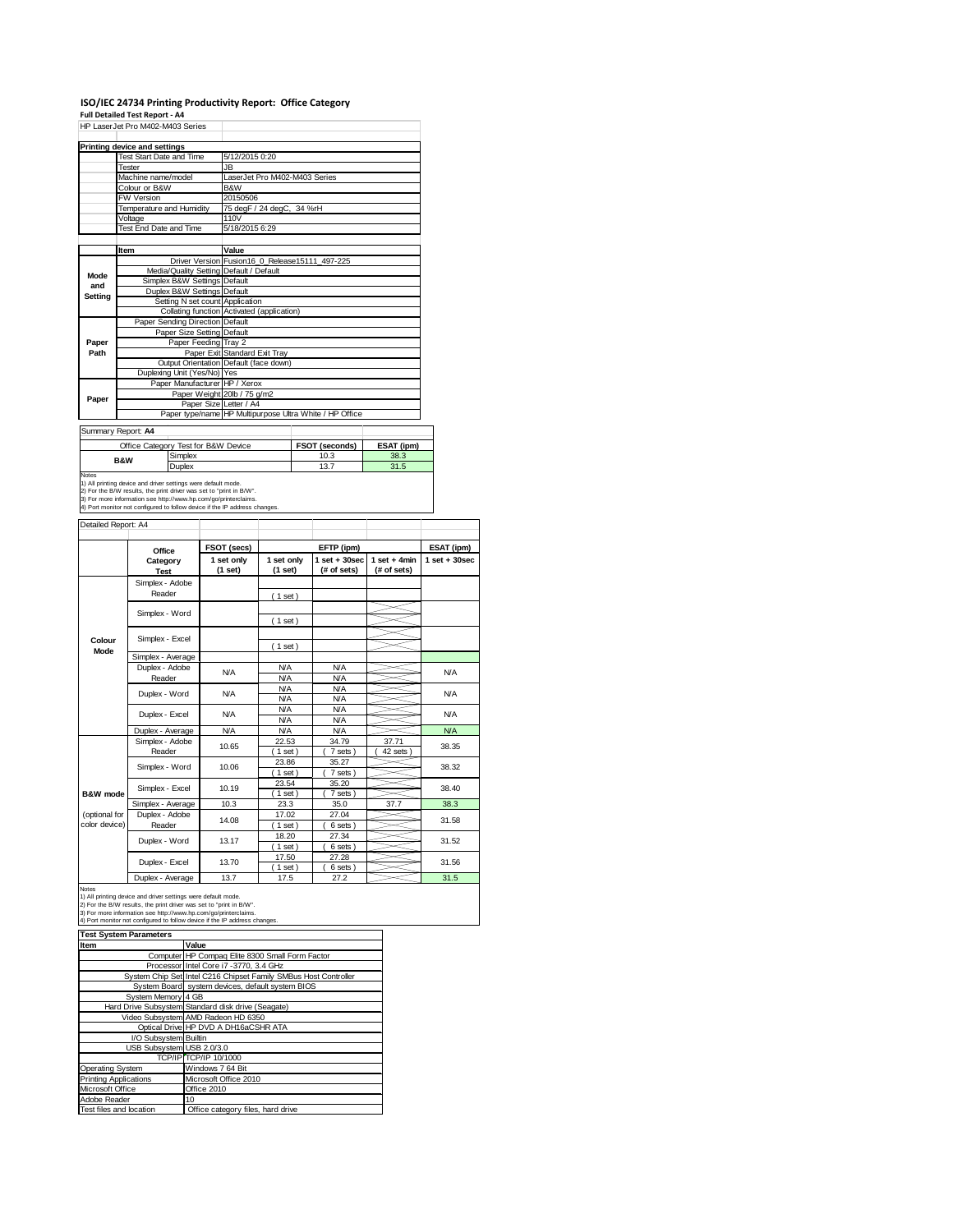## ISO/IEC 24734 Printing Productivity Report: Office Category<br>Feature Performance Full Report - 'Office Feature Performance Test - A5<br>HP LaserJet Pro M402-M403 Series

|                        | Test Start Date and Time                | 5/12/2015 0:20                                                  |                       |
|------------------------|-----------------------------------------|-----------------------------------------------------------------|-----------------------|
|                        | Tester                                  | JB.                                                             |                       |
|                        | Machine name/model                      | LaserJet Pro M402-M403 Series                                   |                       |
|                        | Colour or B&W                           | B&W                                                             |                       |
|                        | <b>FW Version</b>                       | 20150506                                                        |                       |
|                        | Temperature and Humidity                | 75 degF / 24 degC, 34 %rH                                       |                       |
|                        | Voltage                                 | 110V                                                            |                       |
|                        | <b>Test End Date and Time</b>           | 5/18/2015 6:29                                                  |                       |
|                        |                                         |                                                                 |                       |
|                        | Item                                    | Value                                                           |                       |
| Mode<br>and<br>Setting |                                         | Driver Version Fusion16 0 Release15111 497-225                  |                       |
|                        | Media/Quality Setting Default / Default |                                                                 |                       |
|                        | Simplex B&W Settings Default            |                                                                 |                       |
|                        | Duplex B&W Settings Default             |                                                                 |                       |
|                        | Setting N set count Application         |                                                                 |                       |
|                        |                                         | Collating function Activated (application)                      |                       |
|                        | Paper Sending Direction Default         |                                                                 |                       |
|                        | Paper Size Setting Default              |                                                                 |                       |
| Paper                  | Paper Feeding Tray 2                    |                                                                 |                       |
| Path                   |                                         | Paper Exit Standard Exit Tray                                   |                       |
|                        |                                         | Output Orientation Default (face down)                          |                       |
|                        | Duplexing Unit (Yes/No) Yes             |                                                                 |                       |
|                        | Paper Manufacturer HP / Xerox           |                                                                 |                       |
| Paper                  |                                         | Paper Weight 20lb / 75 g/m2                                     |                       |
|                        | Paper Size Letter / A4                  |                                                                 |                       |
|                        |                                         | Paper type/name HP Multipurpose Ultra White / HP Office         |                       |
|                        |                                         | ISO Print Productivity Report: Feature Performance Test Summary |                       |
|                        |                                         |                                                                 | <b>Feature Perfor</b> |
|                        |                                         | - - - - - -                                                     |                       |

|                                           |                               | <b>Feature Performance Ratio</b>     |      |  |
|-------------------------------------------|-------------------------------|--------------------------------------|------|--|
| <b>Printing Modes</b>                     | A5                            |                                      |      |  |
| (Feature Adobe Reader - Office test file) | FSOT (base)<br>FSOT (feature) | <b>ESAT (feature)</b><br>ESAT (base) |      |  |
| A5 Landscape Feed - Colour                | Simplex                       |                                      |      |  |
| A5 Portrait Feed - Colour                 | Simplex                       |                                      |      |  |
| A5 Landscape Feed - B/W                   | Simplex                       | 139%                                 | 166% |  |
| A5 Portrait Feed - B/W                    | Simplex                       | 35%                                  | 36%  |  |
| <b>Notae</b>                              |                               |                                      |      |  |

Notes<br>1) All printing device and driver settings were default mode.<br>2) Test conducted with 8-paper Office Feature Performance file.<br>3) For more information see http://www.hp.com/go/printerclaims.<br>4) Port monitor not config

| <b>Base Printing</b><br>Mode |                            |                      |                                 |                |                                              |
|------------------------------|----------------------------|----------------------|---------------------------------|----------------|----------------------------------------------|
| <b>FSOT</b><br><b>Base</b>   | <b>ESAT</b><br><b>Base</b> | 1 set<br>FSOT (secs) | $1$ set $+30$ sec<br>ESAT (ipm) | FSOT (feature) | FSOT (base)   ESAT (feature)<br>ESAT (base)  |
|                              |                            |                      |                                 |                |                                              |
|                              |                            |                      |                                 |                |                                              |
| 17.27                        | 38.35                      | 12.34                | 63.8                            | 139%           | 166%                                         |
| 17.27                        | 38.35                      | 49.31                | 14.1                            | 35%            | 36%                                          |
|                              |                            |                      |                                 |                | <b>Feature Performance</b><br>A <sub>5</sub> |

T.

|        | <b>Test System Parameters</b> |                                                                 |
|--------|-------------------------------|-----------------------------------------------------------------|
|        | Item                          | Value                                                           |
|        |                               | Computer HP Compaq Elite 8300 Small Form Factor                 |
|        |                               | Processor Intel Core i7 -3770, 3.4 GHz                          |
|        |                               | System Chip Set Intel C216 Chipset Family SMBus Host Controller |
|        |                               | System Board system devices, default system BIOS                |
| Test   | System Memory 4 GB            |                                                                 |
| System |                               | Hard Drive Subsystem Standard disk drive (Seagate)              |
|        |                               | Video Subsystem AMD Radeon HD 6350                              |
|        |                               | Optical Drive HP DVD A DH16aCSHR ATA                            |
|        | I/O Subsystem Builtin         |                                                                 |
|        | USB Subsystem USB 2.0/3.0     |                                                                 |
| VO     |                               | TCP/IP TCP/IP 10/1000                                           |
|        | <b>Operating System</b>       | Windows 7 64 Bit                                                |
|        | <b>Printing Applications</b>  | Microsoft Office 2010                                           |
|        | Software Microsoft Office     | Office 2010                                                     |
|        | Adobe Reader                  | 10                                                              |
|        | Test files and location       | Office category files, hard drive                               |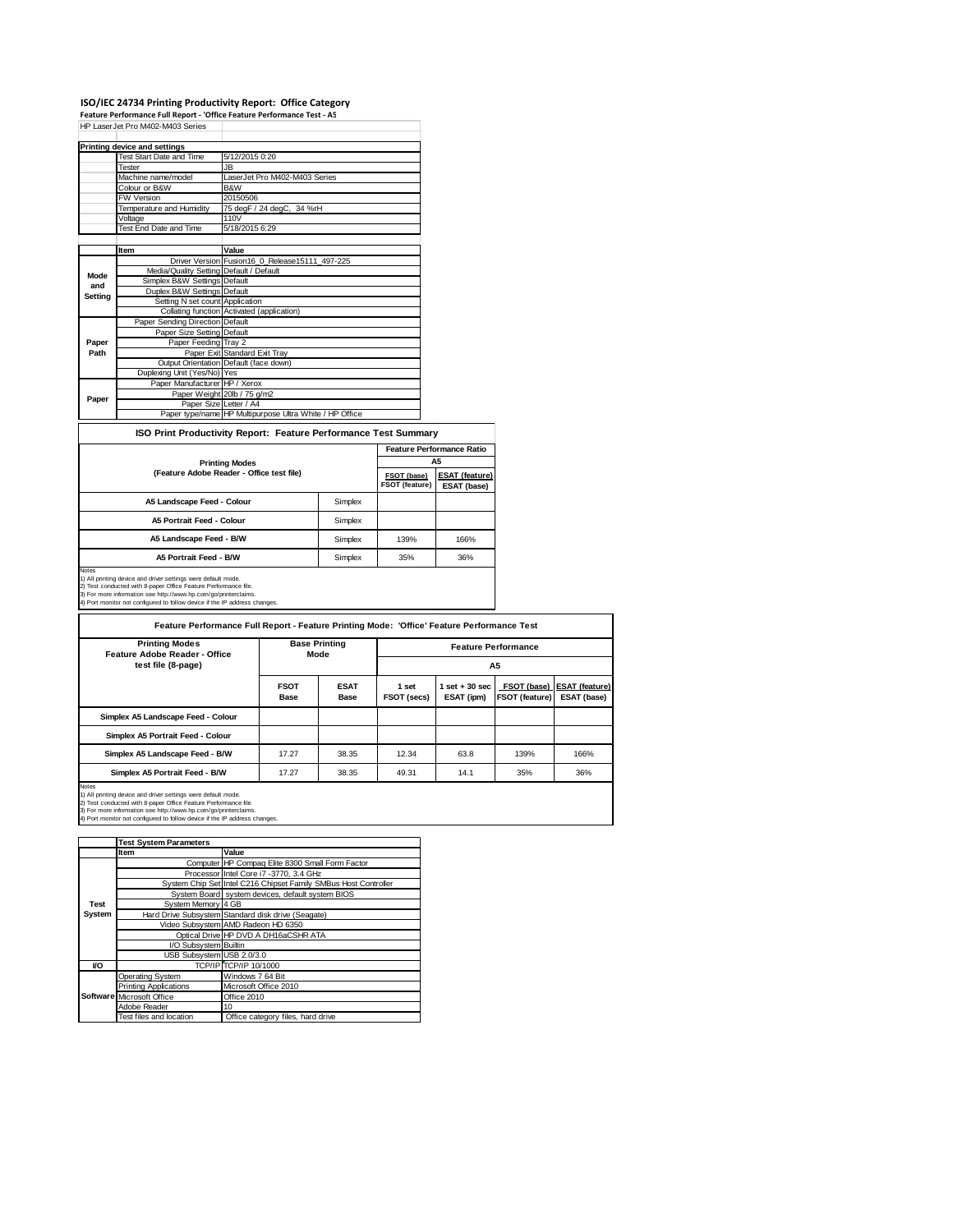#### **ISO/IEC 17629 First Print Out Time Report: Office Category**

**Full Detailed Test Report ‐ LETTER**

|            | HP LaserJet Pro M402-M403 Series |                                 |
|------------|----------------------------------|---------------------------------|
|            | Printing device and settings     |                                 |
|            | Test Start Date and Time         | 5/11/2015 22:54                 |
|            | Tester                           | JB.                             |
|            | Machine name/model               | LaserJet Pro M402-M403 Series   |
|            | Colour or B&W                    | B&W                             |
|            | <b>FW Version</b>                | 20150506                        |
|            | Configuration (options)          | Default                         |
|            | Controller                       | 11601                           |
|            | Printing device page count       | Not Specified                   |
|            | Printing supplies page count     | Not Specified                   |
|            | Temperature and Humidity         | 74 degF / 23 degC, 34 %rH       |
|            | Voltage                          | 110V                            |
|            | Test End Date and Time           | 6/6/2015 14:23                  |
|            |                                  |                                 |
|            | Item                             | Value                           |
| Mode       | PDL and driver version           | Fusion16 0 Release15111 497-225 |
| and        | Print Quality mode               | default                         |
| Setting    | <b>B&amp;W</b> settings          | default                         |
|            | Paper feed orientation           | Short Edge                      |
| Paper      | Paper type setting               | default                         |
|            | Paper feeding                    | Standard cassette               |
|            | Paper exit                       | Standard exit tray              |
| Paper Path | Output orientation               | default (face up or face down)  |

**ISO First Page Out Time Summary Report: Office Category**

| Summary Report: Letter |         |                                  |
|------------------------|---------|----------------------------------|
|                        |         | <b>FPOT from Ready (seconds)</b> |
| <b>B&amp;W</b>         | Simplex | 5.56                             |
|                        | Duplex  | 10.19                            |
| Notes                  |         |                                  |

Notes<br>1) All printing device and driver settings were default mode.<br>2) For the B/W results, the print driver was set to "print in B/W".<br>3) For more information see http://www.hp.com/go/printerclaims.<br>4) Port monitor not co

| <b>ISO First Page Out T</b> |
|-----------------------------|

| ISO First Page Out Time Report: Office Category |                           |                   |                    |                              |                      |                   |
|-------------------------------------------------|---------------------------|-------------------|--------------------|------------------------------|----------------------|-------------------|
|                                                 |                           |                   |                    |                              |                      |                   |
| <b>Detailed Report: LETTER</b>                  |                           |                   |                    |                              |                      |                   |
|                                                 |                           | Word<br>(seconds) | Excel<br>(seconds) | Adobe<br>Reader<br>(seconds) | Average<br>(seconds) | <b>Delay Time</b> |
|                                                 | FPOT from Ready - Simplex |                   |                    |                              |                      |                   |
|                                                 | FPOT from Ready - Duplex  |                   |                    |                              |                      |                   |
| <b>Color Mode</b>                               | FPOT from Sleep - Simplex |                   |                    |                              |                      |                   |
|                                                 | Recovery Time             |                   |                    |                              |                      |                   |
|                                                 | FPOT from Off - Simplex   |                   |                    |                              |                      |                   |
|                                                 | Warm-up Time              |                   |                    |                              |                      |                   |
|                                                 | FPOT from Ready - Simplex | 5.31              | 5.45               | 5.92                         | 5.56                 | 21 Seconds        |
|                                                 | FPOT from Ready - Duplex  | 9.84              | 10.14              | 10.60                        | 10.19                | 21 Seconds        |
| <b>B&amp;W Mode</b>                             | FPOT from Sleep - Simplex |                   |                    | 7.99                         |                      | 65 Minutes        |
|                                                 | Recovery Time             |                   |                    | 2.1                          |                      |                   |
|                                                 | FPOT from Off - Simplex   |                   |                    | 49.69                        |                      |                   |
|                                                 | Warm-up Time              |                   |                    | 43.77                        |                      |                   |

Notes<br>1) All printing device and driver settings were default mode.<br>2) For the B/W results, the print driver was set to "print in B/W".<br>3) For more information see http://www.hp.com/go/printerclaims.<br>4) Port monitor not co

|                                  | <b>Test System Parameters</b> |                                                       |  |  |  |
|----------------------------------|-------------------------------|-------------------------------------------------------|--|--|--|
|                                  | Item                          | Value                                                 |  |  |  |
|                                  | Computer                      | HP Compaq Elite 8300 Small Form Factor                |  |  |  |
|                                  | Processor                     | Intel Core i7 -3770, 3.4 GHz                          |  |  |  |
|                                  | System Chip Set               | Intel C216 Chipset Family SMBus Host Controller       |  |  |  |
|                                  | <b>System Board</b>           | system devices, default system BIOS                   |  |  |  |
| Test                             | <b>System Memory</b>          | 4 GB                                                  |  |  |  |
| System                           | Hard Drive Subsystem          | Standard disk drive (Seagate)                         |  |  |  |
|                                  | Video Subsystem               | AMD Radeon HD 6350                                    |  |  |  |
|                                  | Optical Drive                 | HP DVD A DH16aCSHR ATA                                |  |  |  |
|                                  | I/O Subsystem                 | <b>Builtin</b>                                        |  |  |  |
|                                  | <b>USB Subsystem</b>          | USB 2.0/3.0                                           |  |  |  |
| Printina<br>Device<br>Connection | TCP/IP                        | 10/1000                                               |  |  |  |
|                                  | Operating System              | Windows 7 Business/Ultimate, 64 bit, Build 7601, SP 1 |  |  |  |
|                                  |                               | Microsoft Office 2010 SP2                             |  |  |  |
| Software                         | <b>Printing Applications</b>  | Adobe Reader 10.1.4                                   |  |  |  |
|                                  | <b>Print Driver</b>           | Fusion16 0 Release15111 497-225                       |  |  |  |